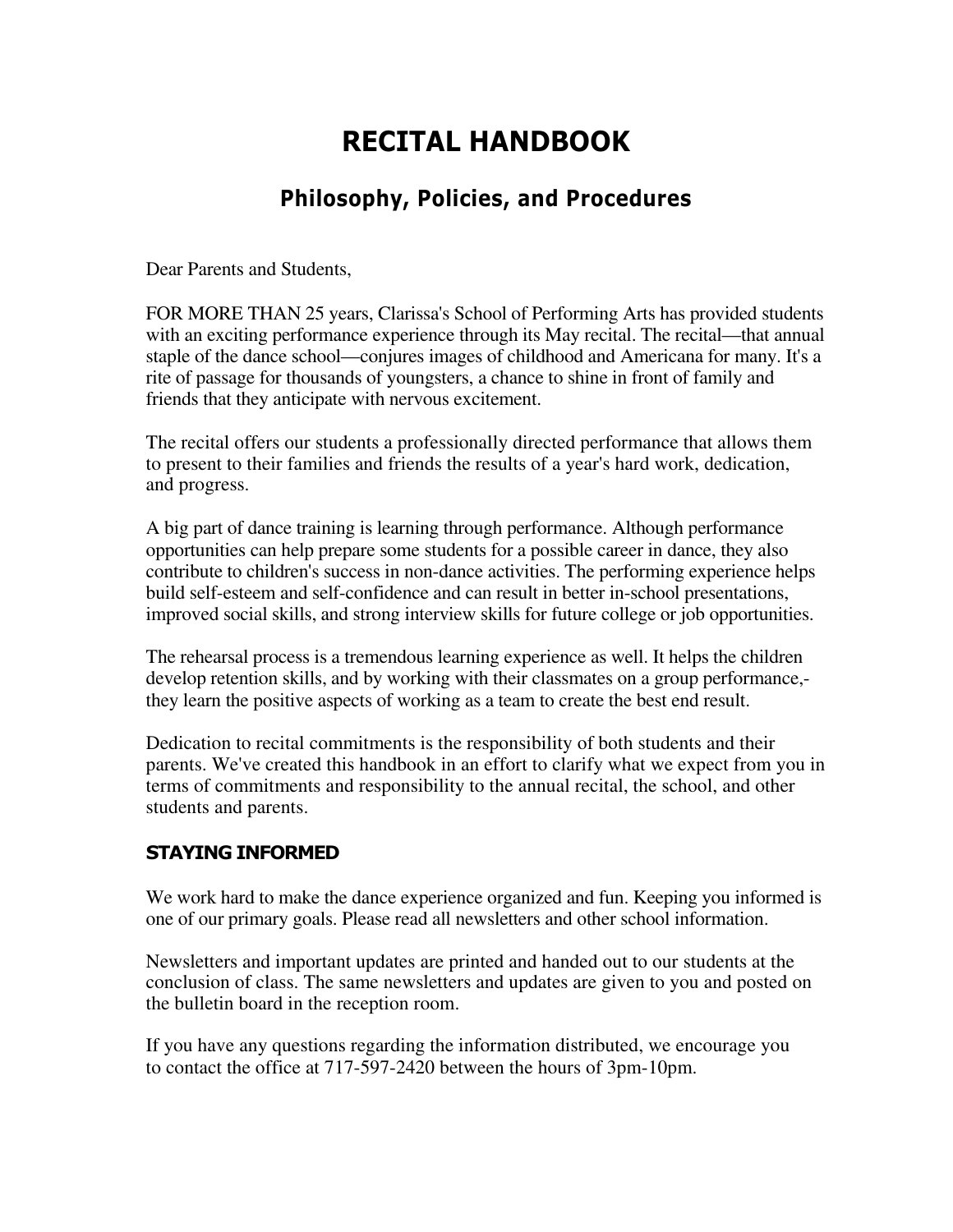# PART I: The Commitment

# Important Recital Dates

| By allowing your child to participate in the Clarissa's School of Performing Arts Dance |  |
|-----------------------------------------------------------------------------------------|--|
| Spectacular, you commit yourself and/or your child to the following dates and events.   |  |

| Date                  | <b>Activity</b>            | Where                   |  |
|-----------------------|----------------------------|-------------------------|--|
| November 16th-20th    | Costume deposit due        | At the studio           |  |
| December 7th          | Permission Slip Due        | At the studio           |  |
| January 11th-15th     | Show Packets handed out    | At the studio           |  |
| February 15th-19th    | Costume Balances due       | At the studio           |  |
| April 1st             | Program ad deadline        | At the studio           |  |
| May 7th               | Recital tickets go on sale | At the studio           |  |
| To Be Announced Later | Recital photo shoot        | At the studio           |  |
| May 16, 17, 18        | Run-through show           | At the studio           |  |
| May 24, 25, 26        | Run-through show           | Greencastle High School |  |
| May 27, 28            | <b>SHOW TIME!!</b>         | Greencastle High School |  |
|                       |                            |                         |  |
|                       |                            |                         |  |

# Updates

As the season progresses, additional recital information or updates will be posted on the, in monthly newsletters, and on the school bulletin board. Make it your responsibility to keep abreast of this important information. Our goal is to make the recital an organized, exciting experience for everyone involved. It's a team effort: students, their parents, the teachers, and the director are key players in the show's success.

# Home Study

To ensure that the students feel confident about their performance, we ask parents and guardians to encourage them to rehearse their recital choreography on a regular basis. A copy of your child's dance music will be available starting in March for \$2.00.

• Our goal is to make the recital an organized, exciting experience for everyone involved.

# PART 2: Costumes

We spend many hours selecting the costumes for each class. They are always ageappropriate and of the highest quality possible. Preschool students will need one costume; all other students will need one costume for each subject they train in. Costumes include all accessories (hats, gloves, etc.), but not tights or shoes.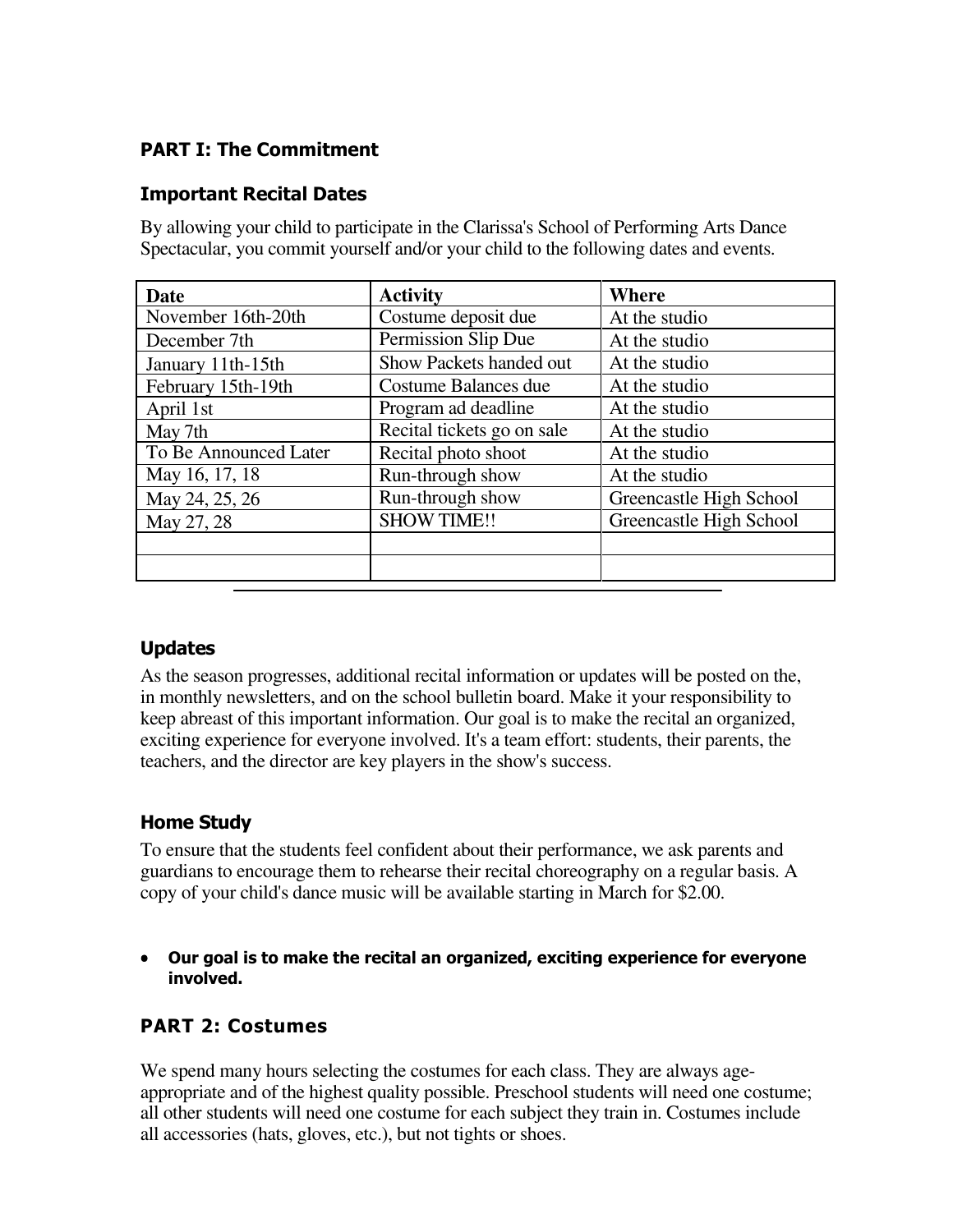# Ironing

We do not recommend using a traditional iron when pressing costumes. Silks can bum, sequins can melt, and fabric colors may change. Please use only a steam iron. Iron costumes with caution because of glues that may have been used to attach appliqués and/or trim.

## Tutu maintenance

Grasp the waist and give it a gentle shake, then use your fingers to "comb" out any pieces of tulle that are wrinkled. To store a tutu, put it on a hanger upside down. To help remove persistent wrinkles, hang the tutu in the bathroom during a shower or use a handheld steamer.

#### • **We recommend that you label all costumes, shoes, accessories, and tights with your child's name.**

# Costume racks

A wheeled clothing rack is a smart investment if your child has several costumes. It keeps the costumes organized, prevents wrinkles, and provides some privacy during costume changes. Hang costumes on the rack in the order they will be needed during the show.

# TIPS: **Costume Common Sense**

- **Always have a second pair of tights available.**
- Place costumes in a garment bag for travel.
- Carry hats in a hatbox or container to prevent them from damage.
- Hang and press costumes before each performance.
- Place your name in all costumes and shoes.

# Quick costume changes

During the recital, some students may have quick costume changes. A special team of moms will assist these students, whose costumes and accessories will be placed in the backstage area.

# Costume cover-ups

Students must wear a cover-up when in costume but not performing. A bathrobe or sweats work best. The cover-up helps keep the muscles warm and prevents costumes from becoming soiled.

# PART 3: Tights, Shoes, Hair, and Makeup

# Tights

To ensure that there are no discrepancies in color and style, students are required to have tights for their classes purchased at the studio. Tights are available at the studio or from dancewear stores. Be sure to purchase the correct style. Please purchase new tights for the recital, and do not wear or wash them before the dress rehearsal or performance.

(Note: Having a second pair of tights on hand offers students and parents a great sense of security.)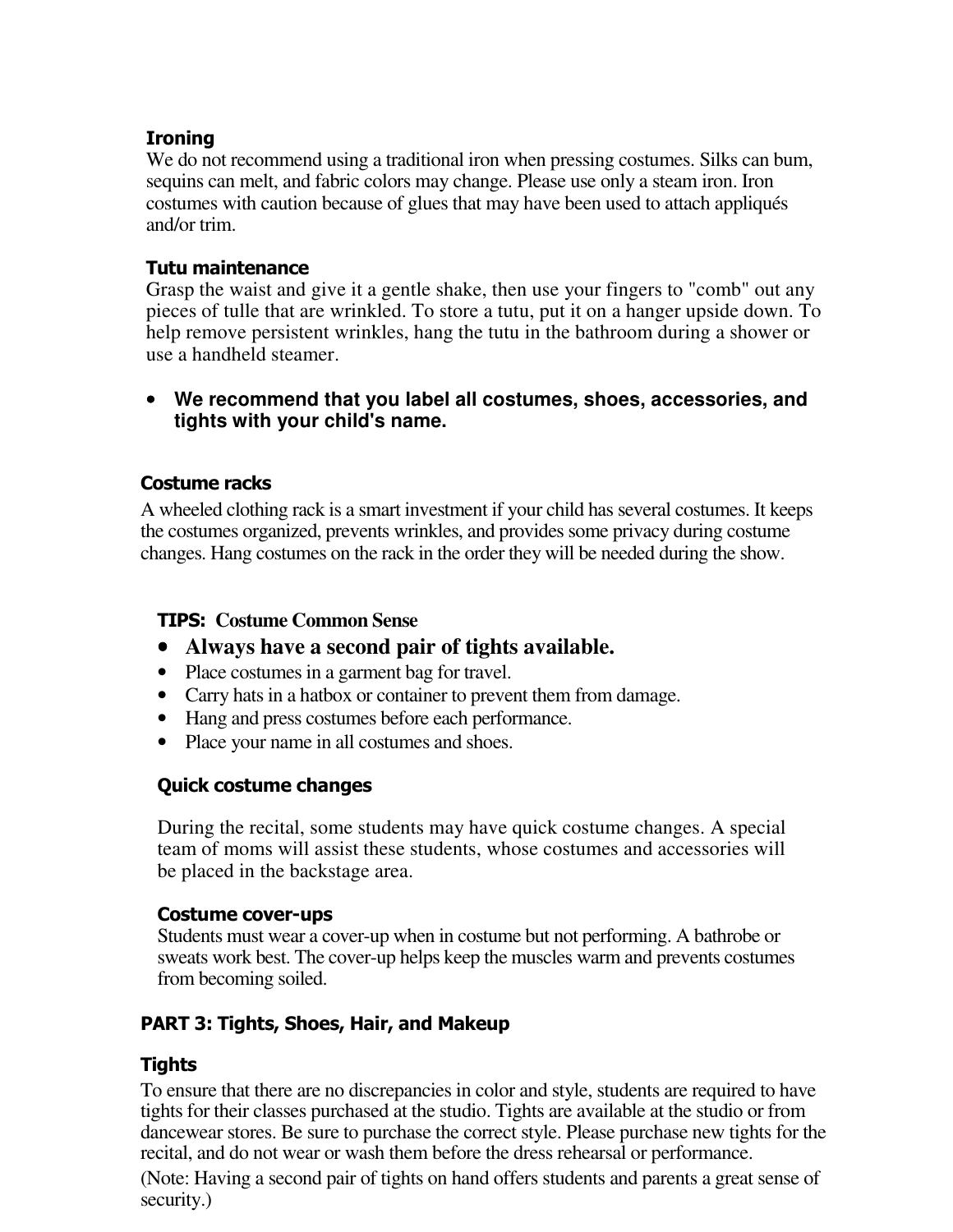NOTE: No jewelry or underwear is to be worn with costumes. This includes during dress rehearsals and performances and when pictures are taken.

# Fees and Payment

In an effort to ensure that costumes are delivered in time for school photographs and an organized distribution to our students, costume orders are placed during the December holiday break. Costume manufacturers do not accept cancellations or offer refunds; therefore the school does not refund costume deposits.

The estimated cost of costumes is \$37 for child sizes and \$47 for adult sizes. Any special orders, including extra-large sizes, may require an additional charge (determined by the costume company). Additional charges are the sole responsibility of the parent or guardian. Accessories, such as headpieces or gloves, are included in the cost of the costume. Tights and shoes are not included.

Costumes will not be ordered until they are paid for in full. Parents or guardians accept full responsibility for all expenses, including surcharges and postage for costumes that are ordered late. Clarissa's School of Performing Arts is not responsible if costumes are not received in time for the recital due to late payments.

| <u>Coovember A William Demograp</u> |                          |                                                     |  |  |
|-------------------------------------|--------------------------|-----------------------------------------------------|--|--|
| <b>Size</b>                         | $Nov. 16^{th} - 20^{th}$ | <b>February</b> $15^{\text{th}}$ - $19^{\text{th}}$ |  |  |
| <b>Child</b>                        | \$20 per class           | Balance of costumes                                 |  |  |
| Adult                               | \$20 per class           | Balance of costumes                                 |  |  |

#### **Costume Payment Schedule**

We will accept cash, checks, or money orders for costume deposits. Please write your child's name in the memo portion of the check. If you pay with cash, please ask for a receipt.

No refunds will be made if a parent or guardian withdraws a child from the school after costumes have been ordered and prior to the recital. Purchased costumes may be picked up at the school during the costume distribution period and up to 15 days after the performance. Costumes not picked up after 15 days will be donated to charity.

# • Costumes are always age-appropriate and of the highest quality possible.

# **Sizing**

Costume measuring begins during the last week in November, during scheduled class times. All children will be measured in order to determine their proper costume size(s).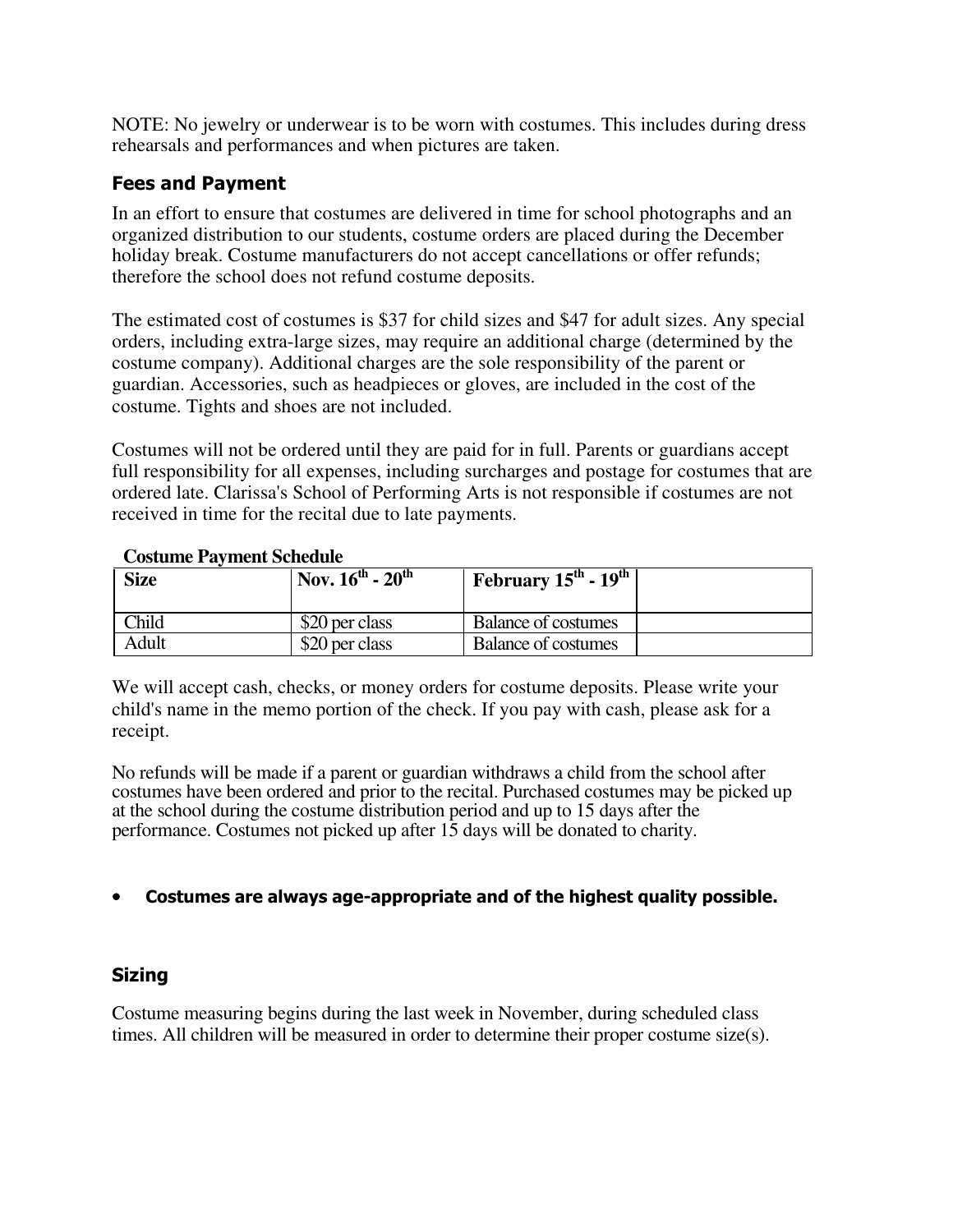#### Shoes

Be sure that all shoes are cleaned prior to the recital.

If you purchase dance shoes just before the recital, please break them in (indoors) so that they are pliable and comfortable for the recital.

#### Hair and makeup

All female students are required to wear makeup for the recital: mauve lipstick, blush, eye shadow (tans, browns), and mascara.

Please have hair up and out of the face for the DanceSpectacular.

# PART 4: Be Prepared

# Planning

The recital isn't a one-day activity. Gather all costumes, accessories, shoes, and makeup several clays in advance so you'll know if something is missing or isn't right. Make a checklist of your child's routines, listing the costume, tights, shoes, and any accessories, and refer to it to make sure you have all your supplies before going to the theater.

Bring at least one extra pair of tights of each color. Also bring extra hair gel, hairnets, bobby pins, and hairspray.

#### **TIPS: Other Handy Extras**

- 1 Baby wipes/Shout wipes (to fix makeup mistakes or wash hands)
- 2 Baby powder (for itchy costumes)
- 3 Safety pins (for emergency costume repairs)
- 4 Clear nail polish (to repair minor holes or runs in tights when there isn't time to change them)
- 5 Your pain reliever of choice
- 6 Band-Aids (the "invisible" kind)

#### **Snacks**

Please do not send your child to the dress rehearsal or recital with snacks or beverages that could stain their costumes. Crackers, energy bars, apples, carrot sticks, and string cheese are good choices. Water is the best beverage; please do not send juice boxes or other sticky beverages. And never give them chocolate bars!

# PART 5: Dress Rehearsal

Participation in the dress rehearsal is *mandatory.* The dress rehearsal allows the students to become familiar with the auditorium surroundings and feel comfortable with their performance, costume(s), and being onstage. Lighting, music cues, set changes, and all other logistics for an organized and professional performance are rehearsed so that the students make the best impression possible.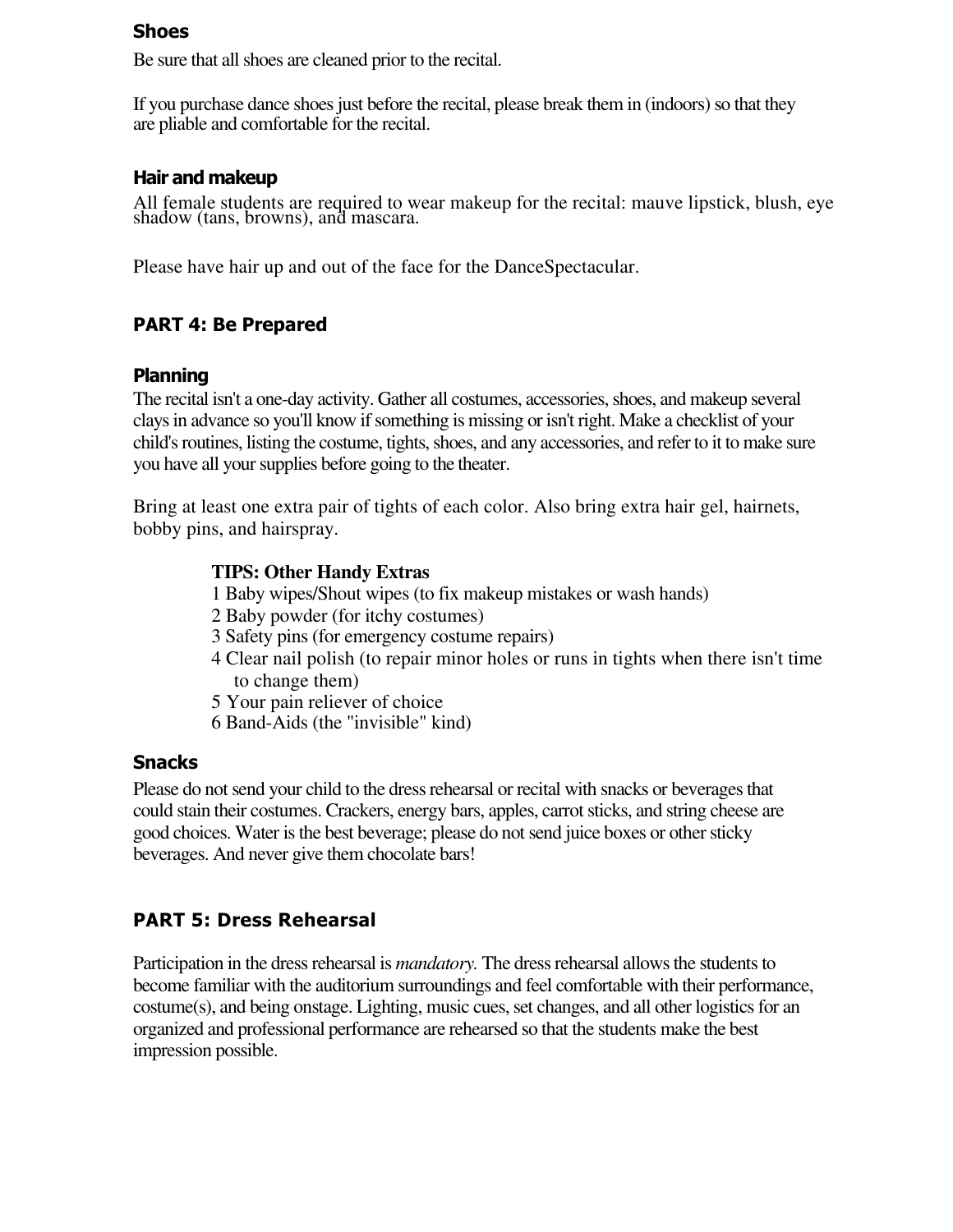## Why a dress rehearsal?

Often parents question the importance of the dress rehearsal for their child. In fact, the key to a successful performance for your child is the dress rehearsal. Here's why:

1 The stage is much larger than the classroom and is often intimidating to the children.

2 The stage lights can be frightening and disorienting to young children.

3 Modifications to the choreography can be made at dress rehearsal. A student who misses the rehearsal will not have the chance to practice any of the changes onstage.

4 Students often rely on the classroom mirrors to help them with spacing and formations. Having the chance to dance without the security of the mirror *before* the performance is very important for their confidence.

5 Students have the chance to practice their stage entrances and exits and get used to being in such a large space.

6 The dress rehearsal is the only time of the year when the finale, which involves hundreds of students, is rehearsed in its entirety. Those who miss the dress rehearsal will have a hard time keeping up with their classmates during the finale.

7 Confidence is critical to a successful performance. The dress rehearsal offers your child the chance to feel ready for the show.

8 The dress rehearsal is the only opportunity for parents to videotape or take pictures of the show.

And there's another big reason why the dress rehearsal is important. One of the main objectives of our curriculum is to teach the spirit of teamwork and commitment to classmates. When children miss the rehearsal, the result can be confusion for the remaining students (an absence affects spacing and timing).

We run an organized and timely dress rehearsal; your help with the process will guarantee a professional production. Please arrive at least 45 minutes before curtain time. Students may arrive in their first performance costume or may change in the dressing room.

#### Finale

**All students are required to participate in the finale, which will be rehearsed during the last month of classes.** 

# Dressing-room etiquette

Students must respect other students' space and property in the dressing rooms. The students will spend more time in the dressing rooms than onstage or in the auditorium, so please do your best to keep them organized and clean. No food or drink is allowed in the dressing rooms.

#### Dress-rehearsal guests

One parent or guardian may accompany each student to the dress rehearsal. Please, no siblings who do not dance! Additional attendees at the dress rehearsal must pay the full cost of a recital ticket.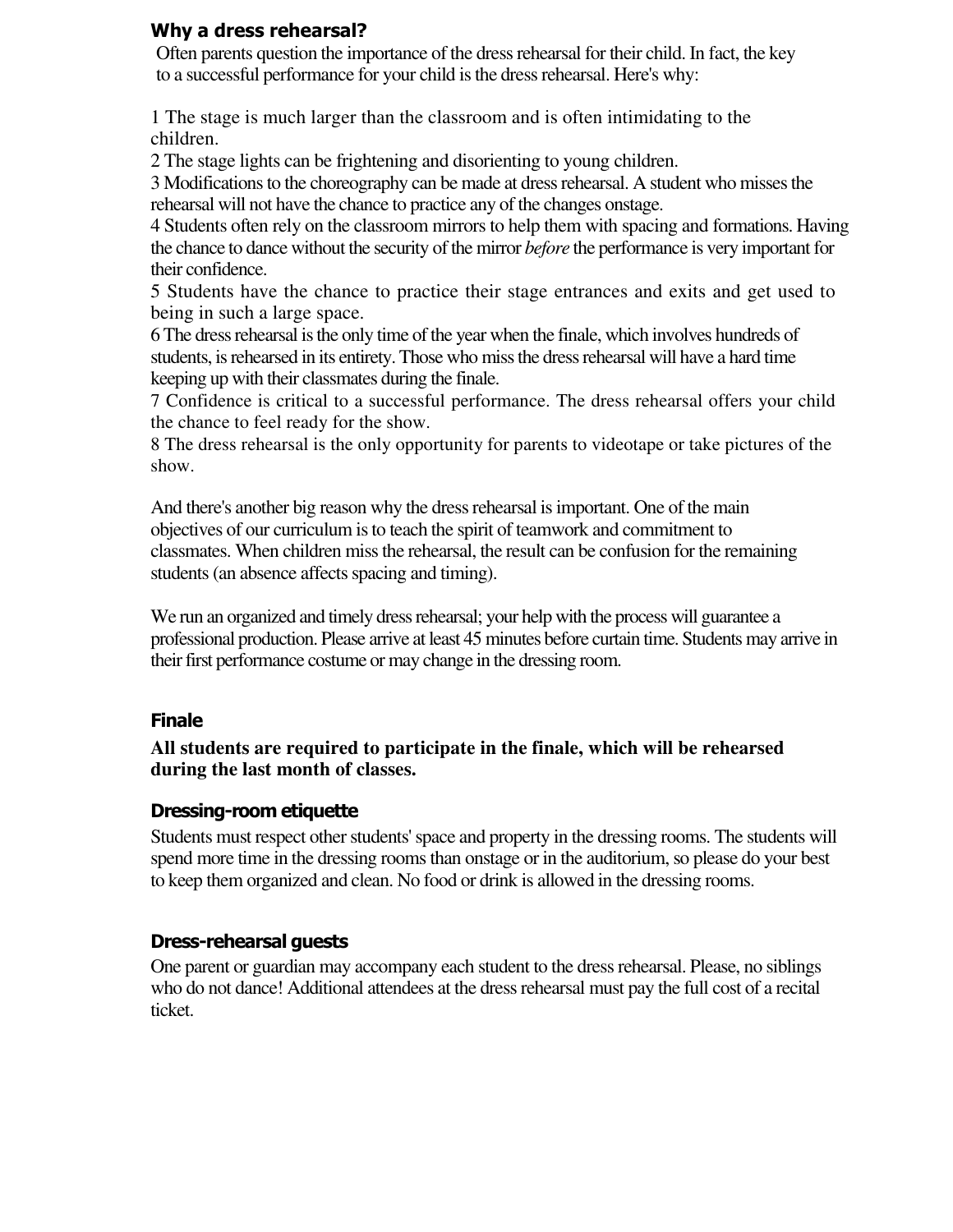# Audience etiquette

Enthusiastic applause is encouraged; however, it is never appropriate to scream out a child's name or yell in any way.

Children should not bring handheld electronic games or other devices with sounds and/or lights that could be a distraction for other audience members.

Because we present a professional performance, we ask that everyone remain seated during the entire performance. If you do leave the auditorium during the show you will be allowed back into the auditorium only between dances. This rule is strictly enforced; please do not create a disturbance with the auditorium ushers in regard to this policy.

Children must remain seated for the entire performance. If you think they will have a hard time remaining seated during the performance, please do not bring them to the recital. Allowing children to run around or otherwise disrupt the performance is not fair to other audience members.

Parents who bring infants to the performance should quickly exit the auditorium if the infant begins to cry or create a distraction for the audience.

The use of video or flash photography is strictly prohibited during the recital. It is important that you pass this policy on to your recital guests.

• One parent or guardian may accompany each student to dress rehearsal. Please, no siblings who do not dance!

# PART 6: Student Dropoff and Pickup

#### Dress Rehearsals

Parents or guardians should bring the students to their assigned dressing rooms, where they will be checked in and placed under the supervision of the class mom(s). Parents or guardians must remain in the auditorium until their children have been dismissed.

Students will be dismissed from rehearsal once they have completed all of their routines. When a class has completed its last performance, the class mom will bring the group to the auditorium to be picked up. Parents are not allowed in the dressing rooms once the children have been checked in for the rehearsal.

#### Recital Performances

Parents or guardians should bring the students to their assigned dressing rooms, where they will be checked in and placed under the supervision of the class mom(s). Parents are not allowed in the dressing rooms after the children have been checked in for the recital. Students will remain backstage for the entire performance. After the finale, one parent will be allowed back into the dressing room to pick up their child.

#### •Parents are not allowed in the dressing rooms after the children have been checked in at the theater.